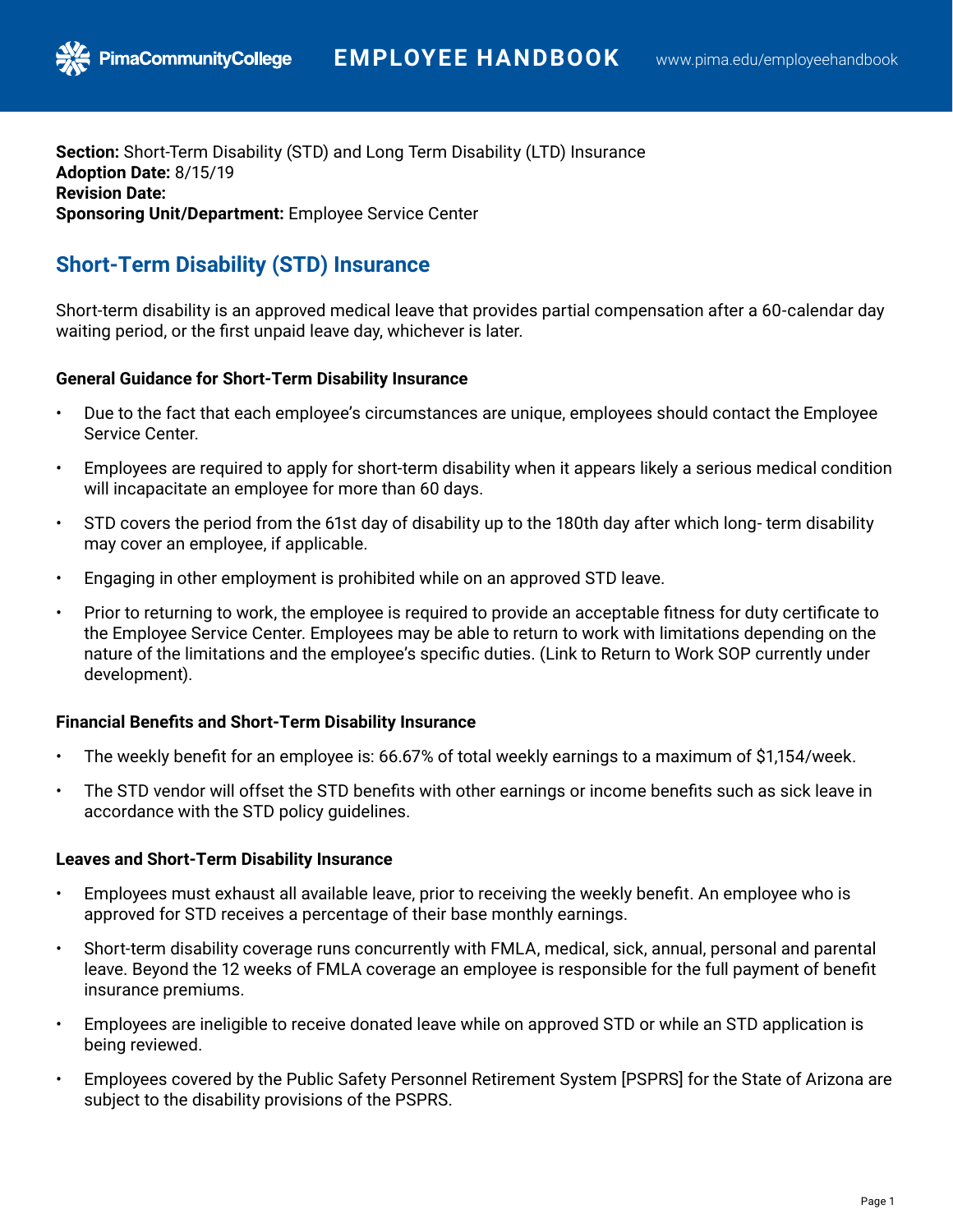# **Long-Term Disability (LTD) Coverage**

**PimaCommunityCollege** 

The College and employees covered by the Arizona State Retirement System (ASRS) or the Pima Community College Optional Retirement Plan contribute to the Long-Term Disability (LTD) Insurance Program. If a covered employee has exhausted all benefits under the short-term disability policy and is still disabled, coverage is provided by the long-term disability benefits provided by the ASRS or Optional Retirement Plan.

### **General Guidance for Long-Term Disability Insurance**

- There is a 180-calendar day waiting period, which typically is fulfilled by the initial 60- day waiting period for short-term disability and the 120-day short-term disability coverage period.
- An employee is required to apply for long-term disability benefits as soon as it becomes apparent that the disability may extend beyond 180 days.
- The employee is required to make application for Social Security Disability benefits as soon as it becomes apparent that he/she will be disabled for six continuous months. The basic monthly benefit is 66 2/3 percent of the monthly base salary as of the date of the disability. Benefits begin on the day following the waiting period. Additional benefits received by the employee will be directly subtracted from the basic monthly benefit provided by LTD.
- An employee on long-term disability may be separated from employment when the employee is totally disabled (as determined by appropriate medical certification) and unable to be accommodated for the disability in order to return to work or when the employee has exhausted protected service time.
- If not on paid leave, the employee is responsible for payment of insurance premiums (except under FMLA) and will be offered benefits under COBRA after going a month or more unpaid outside of the FMLA period.
- Employees covered by the Public Safety Personnel Retirement System [PSPRS] for the State of Arizona are subject to the disability provisions of the PSPRS.
- Engaging in other employment is prohibited while on an approved LTD leave.

## **Protected Service/Eligibility for Return to Employment**

The College provides an employee on long-term disability with a period of protected service during which they may return to College employment to a comparable position and same salary placement as held prior to the beginning of disability.

## **Protected Service**

The period of protected service eligibility, as defined below, begins on the last day of work.

| <b>Length of College Service</b> | <b>Period of Eligibility</b> |
|----------------------------------|------------------------------|
| 1 Year to 3 Years                | 1 Year                       |
| 3 Years + 1 day to 7 Years       | 2 Years                      |
| 7 Years + 1 day to 10 Years      | 3 Years                      |
| 10 Years + 1 day to 15 Years     | 4 Years                      |